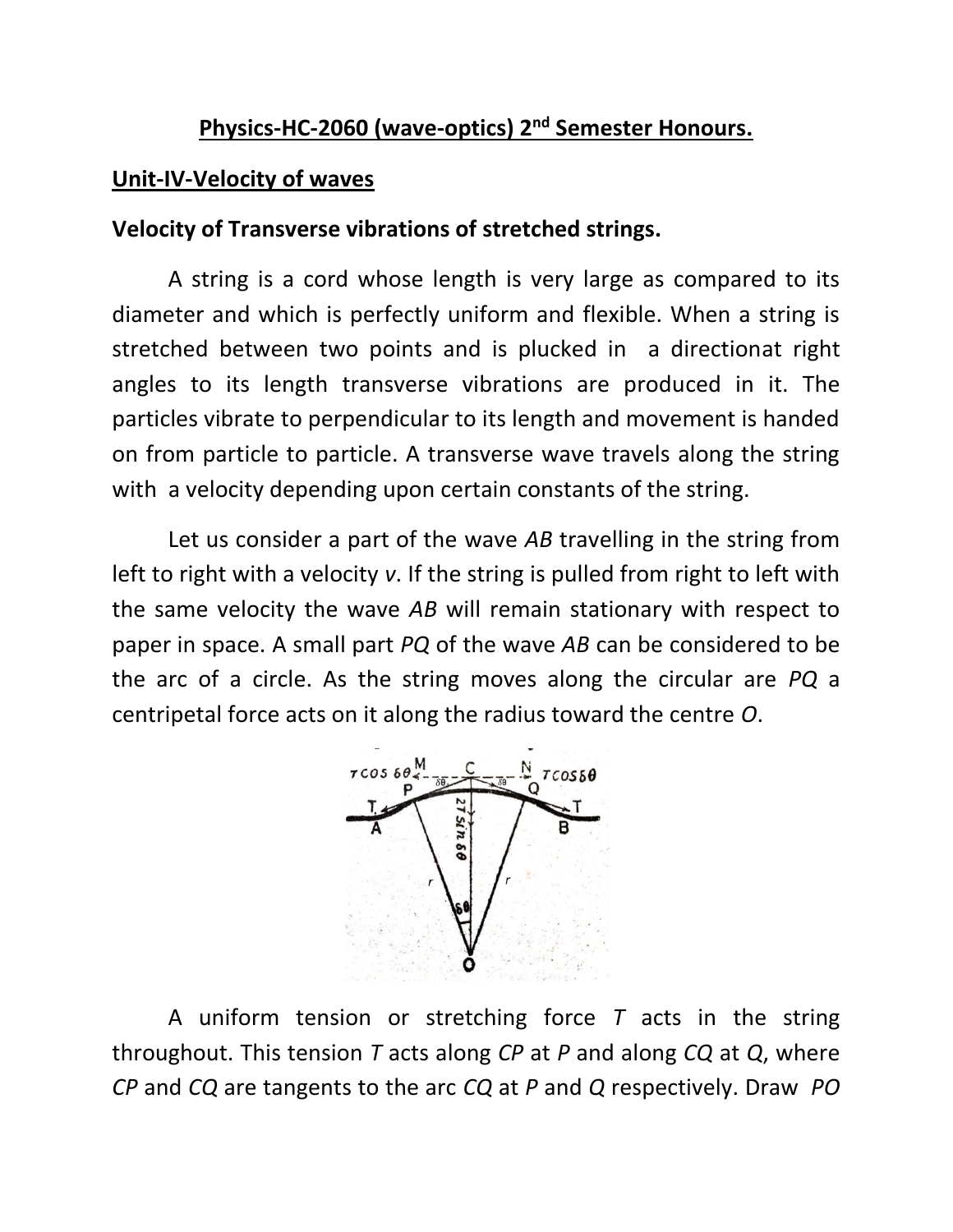and *QO* perpendiculars to the arc at *P* and *Q* meeting at *O* the centre of the circular are and let its radius be *r*.

Let the angle *POQ* be denoted by 2θ. Join *OC*; then *OC* is the bisector of the angle *POQ*.

∴ arc  $PQ = r \times 2\delta\theta$ 

Let *m* be the mass per unit length of the string, then

Mass of the part *PQ* = *m* x *PQ*

 $= 2mr\delta\theta$ .

The centrifugal force acting on *PQ*

$$
=\frac{2mr\delta\theta.v^2}{r}
$$

$$
=2mv^2\delta\theta
$$

The tension *T* can be resolved into two rectangular components. The horizontal components, *T* cos θ along *CM* and *T* cos θ along *CN,* cancel each other being equal and opposite. The vertical components of tension act in the same direction and total force along

$$
CO = 2T \sin \delta\theta = 2T \delta\theta
$$

as  $\delta\theta$  is very small. This provides the necessary centripetal force.

The centripetal force acting outwards is balanced by this force which acts along *CO* towards *O* and in the equilibrium position.

$$
2T\delta\theta = 2mv^2\delta\theta
$$
\nor\n
$$
T = mv^2
$$